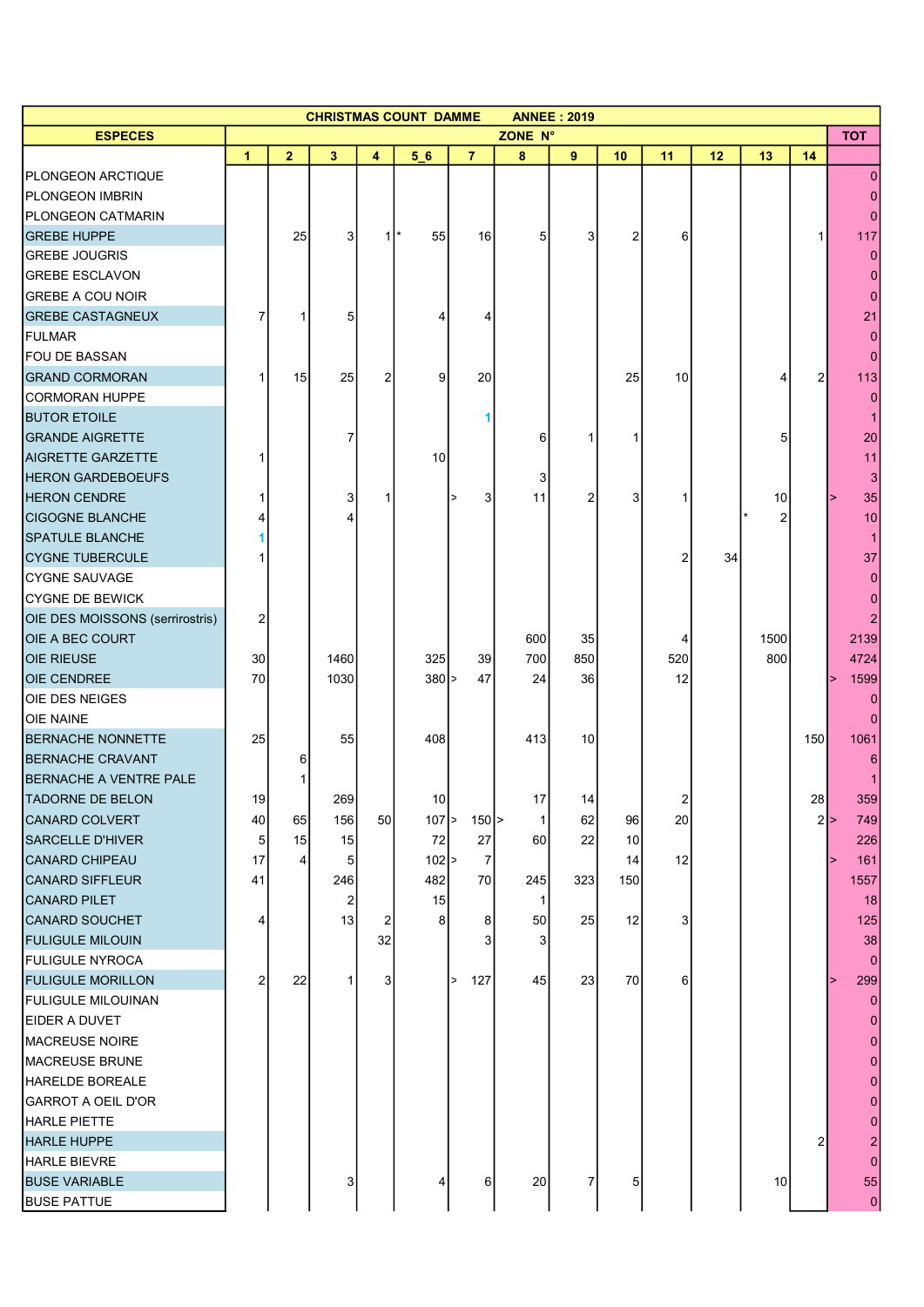| <b>ESPECES</b>                  | <b>ZONE N°</b> |              |                |                |          |                |                 |                |     |                 |    |                 |                |          |
|---------------------------------|----------------|--------------|----------------|----------------|----------|----------------|-----------------|----------------|-----|-----------------|----|-----------------|----------------|----------|
|                                 | 1              | $\mathbf{2}$ | $\mathbf{3}$   | 4              | 56       | $\overline{7}$ | 8               | 9              | 10  | 11              | 12 | 13              | 14             |          |
| EPERVIER D'EUROPE               |                |              | $\mathbf{1}$   |                |          |                |                 |                |     |                 |    |                 |                |          |
| <b>AUTOUR DES PALOMBES</b>      |                |              |                |                |          |                |                 |                |     |                 |    |                 |                |          |
| <b>PYGARGUE A QUEUE BLANCHE</b> |                |              |                |                |          |                |                 |                |     |                 |    |                 |                |          |
| <b>BUSARD DES ROSEAUX</b>       |                |              |                |                |          |                |                 |                |     |                 |    |                 |                |          |
| <b>BUSARD SAINT-MARTIN</b>      |                |              |                |                |          |                |                 |                |     |                 |    |                 |                |          |
| <b>FAUCON PELERIN</b>           |                |              |                |                |          |                |                 |                |     |                 |    |                 |                | 3        |
| <b>FAUCON EMERILLON</b>         |                |              |                |                |          |                |                 |                |     |                 |    |                 |                | $\Omega$ |
| <b>FAUCON CRECERELLE</b>        |                |              | 12             | 1              |          | 5              | 20              | 5 <sup>1</sup> |     | 2               |    | 2               |                | 49       |
| <b>PERDRIX GRISE</b>            |                |              |                |                |          | 6              | 10              |                |     |                 |    |                 |                | 16       |
| <b>FAISAN</b>                   |                |              | 3              | 15             | 15       |                | 4               |                |     |                 |    |                 |                | 37       |
| <b>GRUE CENDREE</b>             |                |              |                |                |          |                |                 |                |     |                 |    |                 |                |          |
| <b>RALE D'EAU</b>               |                |              |                |                |          |                |                 | 3              | 3   |                 |    |                 |                |          |
| <b>GALLINULE POULE D'EAU</b>    | 4              | 10           | $\overline{a}$ | 21             | 18       | 17             | 7               |                | 7   |                 |    | 5               |                | 91       |
| <b>FOULQUE MACROULE</b>         | 4              | 16           | 26             | 18             | 18       | 90             | 40              |                | 7   | 50 <sub>0</sub> |    | 10              |                | 279      |
| HUITRIER PIE                    | 13             | 120          | $\overline{2}$ |                | 15       | 110            |                 |                |     |                 |    |                 | 80             | 340      |
| VANNEAU HUPPE                   |                |              | 99             |                | 710      |                | 3750            | 14             |     |                 |    | 50              | $\mathbf{1}$   | 4624     |
| <b>PLUVIER DORE</b>             |                |              |                |                | 2        |                |                 |                |     |                 |    |                 |                | 3        |
| <b>PLUVIER ARGENTE</b>          | 10             |              | 150            |                |          |                |                 |                |     |                 |    |                 | 10             | 172      |
| <b>GRAND GRAVELOT</b>           |                | $\mathbf{2}$ |                |                |          |                |                 |                |     |                 |    |                 |                |          |
| <b>TOURNEPIERRE</b>             | 10             | 10           | 45             |                |          |                |                 |                |     |                 |    |                 | 30             | 55       |
|                                 |                |              | 4              |                |          | 58             |                 |                |     |                 |    |                 |                | 103      |
| <b>BECASSINE DES MARAIS</b>     |                |              |                |                | 6        |                |                 |                |     |                 |    |                 |                | 6        |
| <b>BECASSINE SOURDE</b>         |                |              |                |                |          |                |                 |                |     |                 |    |                 |                |          |
| <b>BECASSE DES BOIS</b>         |                |              |                |                |          |                |                 |                |     |                 |    |                 |                | $\Omega$ |
| <b>COURLIS CENDRE</b>           | 23             | 1            | 532            |                | 26       | 62             |                 | 42             |     | 10 <sup>1</sup> |    | 100             | 4              | 801      |
| <b>COURLIS CORLIEU</b>          |                |              |                |                |          |                |                 |                |     |                 |    |                 |                |          |
| <b>BARGE ROUSSE</b>             |                |              |                |                |          |                |                 |                |     |                 |    |                 |                |          |
| <b>BARGE A QUEUE NOIRE</b>      | з              |              |                |                |          |                |                 |                |     |                 |    |                 |                |          |
| <b>CHEVALIER ARLEQUIN</b>       |                |              |                |                | 9        |                |                 |                |     |                 |    |                 |                | 10       |
| CHEVALIER GAMBETTE              | 11             | 25           | 350            |                |          |                |                 |                |     |                 |    |                 | 30             | 417      |
| CHEVALIER CULBLANC              |                |              |                |                |          |                |                 |                |     |                 |    |                 |                |          |
| CHEVALIER GUIGNETTE             |                |              |                |                |          |                |                 |                |     |                 |    |                 |                |          |
| <b>CHEVALIER ABOYEUR</b>        |                |              |                |                |          |                |                 |                |     |                 |    |                 |                |          |
| <b>BECASSEAU MAUBECHE</b>       |                | 10           |                |                |          |                |                 |                |     |                 |    |                 | 10             | 20       |
| BECASSEAU MINUTE                |                |              |                |                |          |                |                 |                |     |                 |    |                 |                |          |
| BECASSEAU VIOLET                |                |              |                |                |          |                |                 |                |     |                 |    |                 | 3              |          |
| <b>BECASSEAU VARIABLE</b>       | 66             | 25           | 600            |                |          |                |                 |                |     |                 |    |                 | 100            | 791      |
| <b>BECASSEAU SANDERLING</b>     |                |              |                |                |          | 2              |                 |                |     |                 |    |                 | 6              |          |
| <b>COMBATTANT</b>               |                |              |                |                | 14       |                |                 |                |     |                 |    |                 |                | 14       |
| <b>AVOCETTE</b>                 |                |              | 84             |                |          |                |                 |                |     |                 |    |                 |                | 84       |
| PHALAROPE                       |                |              |                |                |          |                |                 |                |     |                 |    |                 |                |          |
| <b>GRAND LABBE</b>              |                |              |                |                |          |                |                 |                |     |                 |    |                 |                | 0        |
| <b>LABBE POMARIN</b>            |                |              |                |                |          |                |                 |                |     |                 |    |                 |                |          |
| <b>LABBE PARASITE</b>           |                |              |                |                |          |                |                 |                |     |                 |    |                 |                |          |
| <b>GOELAND MARIN</b>            |                |              |                | $\overline{2}$ |          | 10             |                 |                |     |                 |    |                 | 10             | 22       |
| <b>GOELAND BRUN</b>             |                |              |                |                | 3        |                |                 |                |     |                 |    |                 | $\overline{2}$ |          |
| <b>GOELAND ARGENTE</b>          | 22             | 40           | 8 <sup>1</sup> | 60             | $161$ >  | $120$  >       | 10 <sup>1</sup> |                | 62  | 30 <sub>l</sub> |    | 10 <sup>1</sup> | $150$ $>$      | 673      |
| GOELAND LEUCOPHEE               |                |              |                |                |          |                |                 |                |     |                 |    |                 |                |          |
| <b>GOELAND PONTIQUE</b>         |                |              |                |                |          |                |                 |                |     |                 |    |                 |                |          |
| <b>GOELAND BOURGMESTRE</b>      |                |              |                |                |          |                |                 |                |     |                 |    |                 |                |          |
| <b>GOELAND CENDRE</b>           |                |              | 50             | 18             | 1        | $40$  >        | 10              | 345            | 115 | 6 <sup>1</sup>  |    | 10              | 30 >           | 625      |
| <b>IMOUETTE MELANOCEPHALE</b>   |                |              |                |                |          |                |                 |                |     |                 |    |                 |                |          |
| <b>MOUETTE RIEUSE</b>           | 15             | 24           | 328            | 154            | $150$  > | 210            |                 |                | 190 | 110             |    | 100             | $100$ $>$      | 1381     |
| <b>MOUETTE PYGMEE</b>           |                |              |                |                |          |                |                 |                |     |                 |    |                 |                | 0        |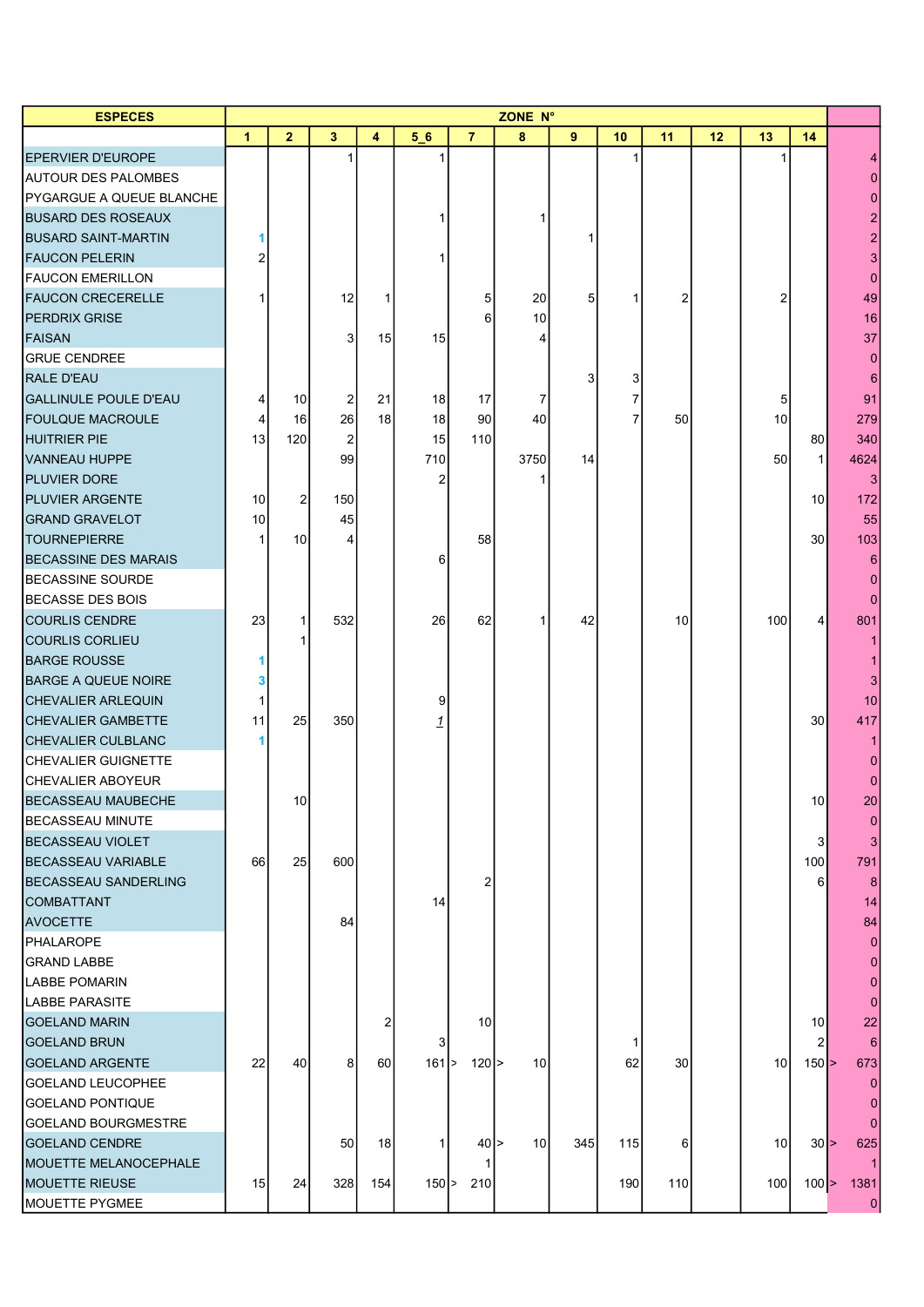| <b>ESPECES</b>                  | ZONE N°      |                |                |    |    |                |    |                 |                 |     |    |    |    |                |
|---------------------------------|--------------|----------------|----------------|----|----|----------------|----|-----------------|-----------------|-----|----|----|----|----------------|
|                                 | $\mathbf{1}$ | $\overline{2}$ | $3\phantom{a}$ | 4  | 56 | $\overline{7}$ | 8  | 9               | 10              | 11  | 12 | 13 | 14 |                |
| <b>MOUETTE TRIDACTYLE</b>       |              |                |                |    |    |                |    |                 |                 |     |    |    |    |                |
| <b>PINGOUIN TORDA</b>           |              |                |                |    |    |                |    |                 |                 |     |    |    |    |                |
| <b>GUILLEMOT DE TROIL</b>       |              |                |                |    |    |                |    |                 |                 |     |    |    |    |                |
| MERGULE NAIN                    |              |                |                |    |    |                |    |                 |                 |     |    |    |    |                |
| <b>PIGEON COLOMBIN</b>          | 5            |                | 1              |    | 13 |                | 12 | 11              |                 |     |    | 20 |    | 62             |
| <b>PIGEON RAMIER</b>            |              | $6 \,$         | 350            | 10 | 47 | 11<br>1>       | 25 |                 | 180             | 150 |    | 50 |    | 831            |
| TOURTERELLE TURQUE              |              |                | 3              |    |    |                | 1  | 1               | 44              | 2   |    |    |    | 51             |
| <b>HIBOU MOYEN-DUC</b>          |              |                |                |    |    |                |    |                 |                 |     |    |    |    |                |
| <b>HIBOU DES MARAIS</b>         |              |                |                |    |    |                |    |                 |                 |     |    |    |    |                |
| <b>CHOUETTE CHEVECHE</b>        |              |                |                |    |    |                |    |                 |                 |     |    |    |    |                |
| <b>CHOUETTE HULOTTE</b>         |              |                |                |    |    |                |    |                 |                 |     |    |    |    |                |
| <b>CHOUETTE EFFRAIE</b>         |              |                |                |    |    |                |    |                 |                 |     |    |    |    |                |
| HARFANG DES NEIGES              |              |                |                |    |    |                |    |                 |                 |     |    |    |    |                |
| MARTIN-PECHEUR                  |              |                |                |    |    |                |    |                 |                 |     |    |    |    |                |
| <b>PIC VERT</b>                 |              |                |                |    |    |                |    | 2               |                 |     |    |    |    | 12             |
| PIC NOIR                        |              |                |                |    |    |                |    |                 |                 |     |    |    |    | $\Omega$       |
| <b>PIC EPEICHE</b>              | 6            |                | $\overline{2}$ | 1  |    |                |    |                 | 6               |     |    |    |    | 21             |
| <b>PIC EPEICHETTE</b>           |              |                |                |    |    |                |    |                 |                 |     |    |    |    |                |
| COCHEVIS HUPPE                  |              |                |                |    |    |                |    |                 |                 |     |    |    |    | $\Omega$       |
| ALOUETTE DES CHAMPS             |              |                |                |    | 14 |                | 30 |                 |                 |     |    |    |    | 44             |
| ALOUETTE HAUSSECOL              |              |                |                |    |    |                |    |                 |                 |     |    |    |    |                |
| <b>PIPIT FARLOUSE</b>           | 19           |                | 29             |    | 52 |                | 17 |                 |                 |     |    |    |    | 122            |
| PIPIT SPIONCELLE                |              |                |                |    |    |                |    |                 |                 |     |    |    |    |                |
| <b>PIPIT MARITIME</b>           | 6            |                |                |    |    |                |    |                 |                 |     |    |    |    |                |
| PIPIT DE RICHARD                |              |                |                |    |    |                |    |                 |                 |     |    |    |    |                |
| BERGERONNETTE DES RUISSEAUX     |              |                |                |    |    |                |    |                 |                 |     |    |    |    |                |
| <b>BERGERONNETTE GRISE</b>      |              |                |                |    |    |                |    |                 |                 |     |    |    |    |                |
| PIE-GRIECHE GRISE               |              |                |                |    |    |                |    |                 |                 |     |    |    |    |                |
| JASEUR BOREAL                   |              |                |                |    |    |                |    |                 |                 |     |    |    |    |                |
| <b>TROGLODYTE</b>               | 3            |                | 2              |    | 5  |                |    |                 | 5               |     |    | 10 |    | 31             |
| <b>ACCENTEUR MOUCHET</b>        |              |                | 2              |    |    |                |    |                 |                 |     |    |    |    | 16             |
| <b>TARIER PATRE</b>             |              |                |                |    |    |                | 11 |                 |                 |     |    |    |    | 12             |
| ROUGEQUEUE NOIR                 |              |                | っ              |    |    |                |    |                 |                 |     |    |    |    | $\Omega$       |
| ROUGEGORGE                      |              |                | $\overline{4}$ | 1  |    | 2<br>41>       | 4  |                 | 10 <sup>1</sup> |     |    | 10 |    | 39             |
| <b>GRIVE LITORNE</b>            |              |                | 13             |    |    |                |    |                 |                 |     |    |    |    | 14             |
| <b>MERLE NOIR</b>               |              |                | 30             | 1  |    |                |    |                 | 19              |     |    |    |    | 57             |
| <b>GRIVE MAUVIS</b>             |              |                | $\overline{4}$ |    |    |                |    | 10 <sup>1</sup> | 65              |     |    |    |    | 79             |
| <b>GRIVE MUSICIENNE</b>         | 2            |                | $\overline{2}$ |    | 2  |                |    |                 |                 |     |    |    |    |                |
| <b>GRIVE DRAINE</b>             |              |                |                |    |    |                |    |                 |                 |     |    |    |    |                |
| <b>GRIVE A GORGE NOIRE</b>      |              |                |                |    |    |                |    |                 |                 |     |    |    |    |                |
| <b>BOUSCARLE DE CETTI</b>       |              |                |                |    | 4  | 1              |    |                 |                 |     |    |    |    |                |
| FAUVETTE A TETE NOIRE           |              |                |                |    |    |                |    |                 |                 |     |    |    |    |                |
| POUILLOT DE HUME                |              |                |                |    |    |                |    |                 |                 |     |    |    |    |                |
| POUILLOT VELOCE                 |              | 3              |                |    |    |                |    |                 |                 |     |    |    |    |                |
| <b>ROITELET HUPPE</b>           |              |                | $\overline{2}$ |    |    |                |    |                 |                 |     |    |    |    |                |
| ROITELET TRIPLE BANDEAU         |              |                |                |    |    |                |    |                 |                 |     |    |    |    |                |
| <b>PANURE A MOUSTACHE</b>       |              |                |                |    |    |                |    |                 |                 |     |    |    |    |                |
| <b>REMIZ PENDULINE</b>          |              |                |                |    |    |                |    |                 |                 |     |    |    |    |                |
| MESANGE A LONGUE QUEUE          |              |                | 6              |    |    |                |    |                 |                 |     |    |    |    | 11             |
| MESANGE A LONGUE QUEUE CAUDATUS |              |                |                |    |    |                |    |                 |                 |     |    |    |    | $\Omega$       |
| MESANGE NONNETTE                |              |                |                |    |    |                |    |                 |                 |     |    |    |    |                |
| MESANGE BOREALE                 |              |                |                |    |    |                |    |                 |                 |     |    |    |    |                |
| <b>MESANGE HUPPEE</b>           |              |                |                |    |    |                |    |                 | 2               |     |    |    |    | $\overline{2}$ |
|                                 |              |                |                |    |    |                |    |                 |                 |     |    |    |    |                |